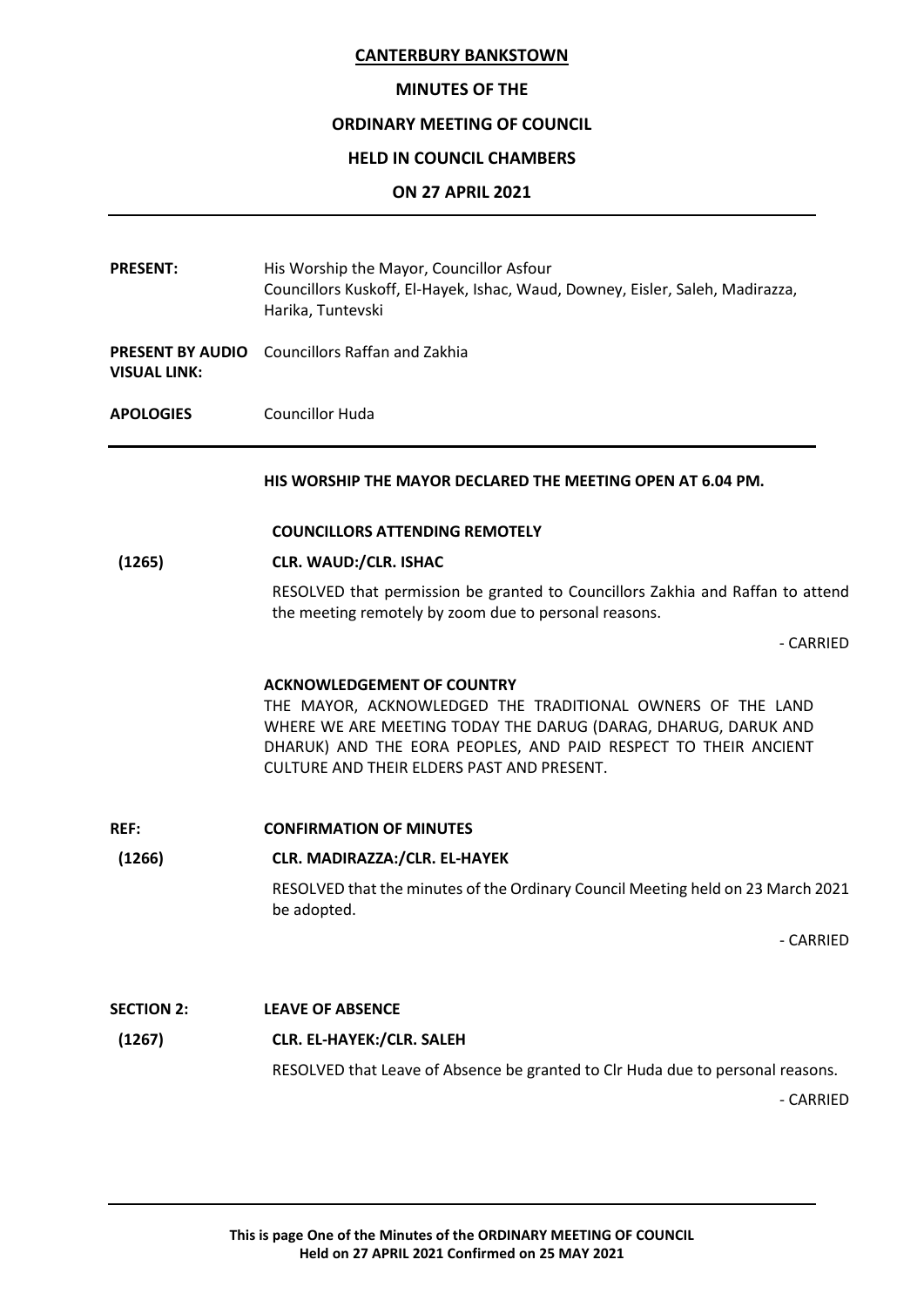#### **MINUTES OF THE**

# **ORDINARY MEETING OF COUNCIL**

#### **HELD IN COUNCIL CHAMBERS**

#### **ON 27 APRIL 2021**

# **SECTION 3: DECLARATIONS OF PECUNIARY INTEREST OR NON-PECUNIARY CONFLICT OF INTEREST**

In respect of Item 5.1 – Draft Campsie City Centre Master Plan, I Clr Raffan declare a significant, Non Pecuniary Conflict of Interest given my principal place of residence falls within the area that is the subject of the Campsie Master Plan and indicate I will vacate the Chamber taking no part in debate.

In respect of Item 5.2 – Draft Bankstown City Centre Master Plan, I Clr El-Hayek declare a significant Non Pecuniary Conflict of Interest given a reportable donation was made to my election campaign and the donor as well as my employer have property which is the subject of this report and indicate I will vacate the Chamber taking no part in debate.

In respect of Item 5.2 – Draft Bankstown City Centre Master Plan, I Clr Asfour declare a significant Non Pecuniary Conflict of Interest given my role on the Board of Bankstown RSL and a reportable donation was made to my election campaign where both the Bankstown RSL and the donor have property which is the subject of this report and indicate I will vacate the Chamber taking no part in debate.

#### **SECTION 4: MAYORAL MINUTES**

#### **ITEM 4.1 VALE ED CAROLAN**

AT THIS STAGE HIS WORSHIP THE MAYOR ACKNOWLEDGED THE PASSING OF JOHN KONRADS FORMER RESIDENT AND OLYMPIC SWIMMER.

#### **(1268) CLR. ASFOUR**

RESOLVED that the Mayoral Minute be received.

- CARRIED

Council observed a minutes silence in memory of Edward Carolan OAM and John Konrads.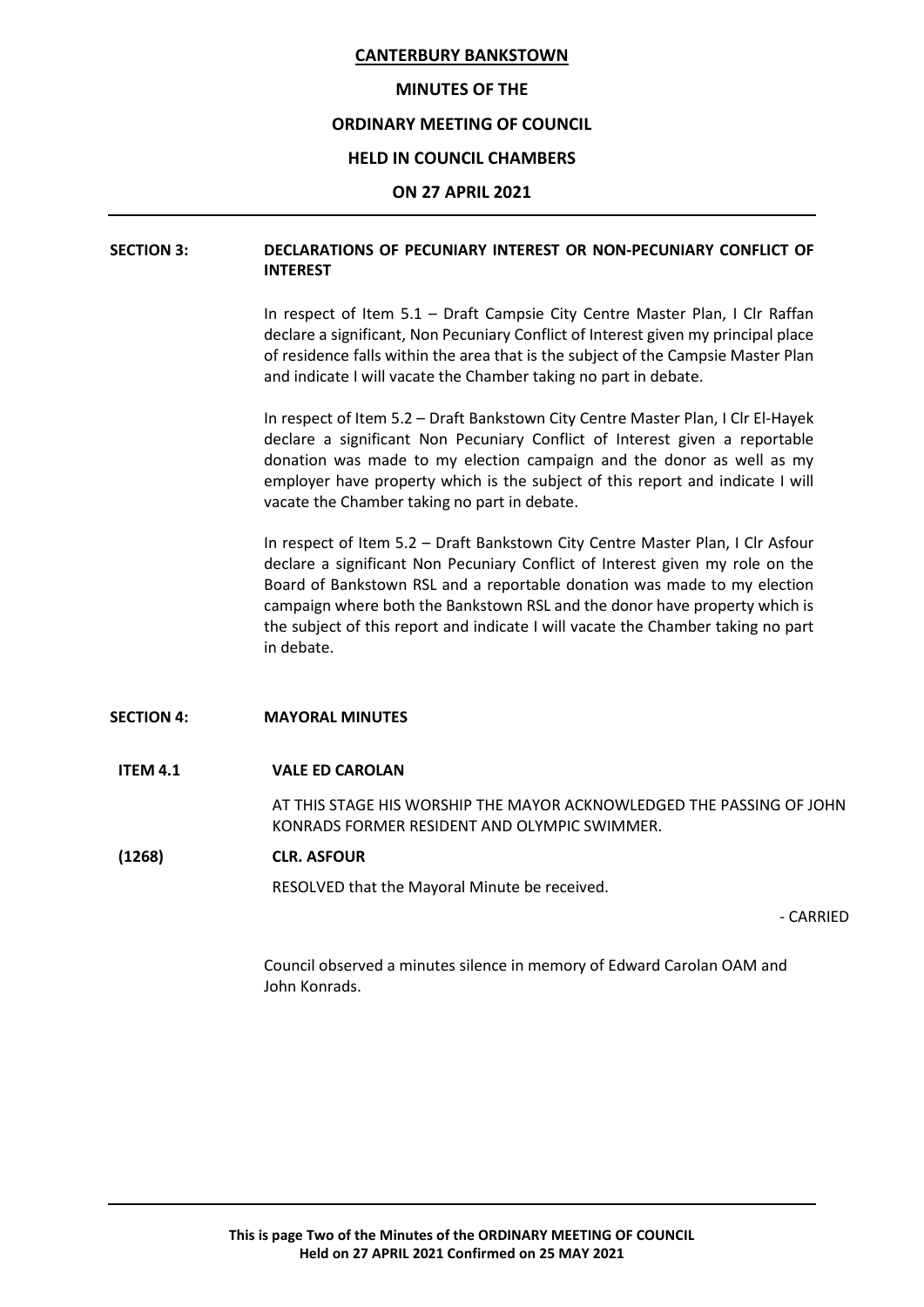#### **MINUTES OF THE**

# **ORDINARY MEETING OF COUNCIL**

### **HELD IN COUNCIL CHAMBERS**

## **ON 27 APRIL 2021**

# **ITEM 4.2 TAFE FUNDING**

# **(1269) CLR. ASFOUR**

RESOLVED that Council adds its voice of support to various organisations like the Australian Education Union in their support of TAFE. Furthermore, Council write to the State and Federal Governments to make TAFE one of their priorities in their upcoming budgets and commit more resources and funding to ensure the sustainability and future of this time-honoured learning institution.

- CARRIED

# **ITEM 4.3 DISABILITY ABUSE**

# **(1270) CLR. ASFOUR**

RESOLVED that Council thank the collaborative consisting of local organisations for the fantastic work they have done in formulating an action plan responding to the issue of disability abuse and Council to sign a Commitment statement on behalf of our community.

- CARRIED

# **ITEM 4.4 CLOSING THE LOOP**

# **(1271) CLR. ASFOUR**

RESOLVED that Council share the Closing the Loop on Waste program with industry by allowing them access to our technical methodologies, hosting an industry showcase event and publishing a comprehensive case study, as a guide for all to use.

- CARRIED

# **ITEM 4.5 SES WOW DAY**

#### **(1272) CLR. ASFOUR**

RESOLVED that Council set aside \$2000 towards the cost of lighting up the BLAKC orange on the night of Wednesday May 19 and for staff and the community to wear orange on the day as a symbolic gesture to the many men and women of OUR SES and that these funds be made available from the Community Grants and Event Sponsorship Program Budget.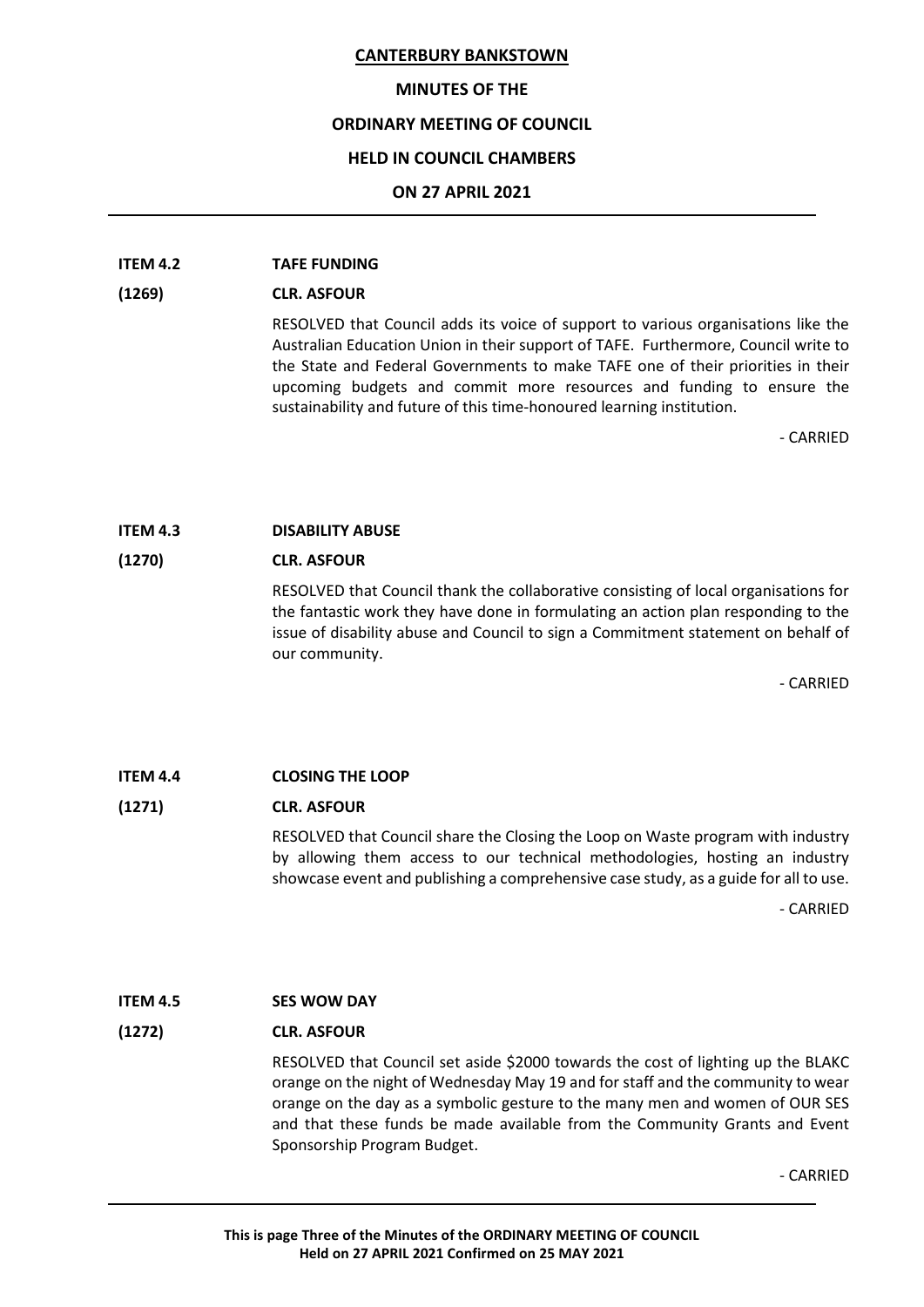## **MINUTES OF THE**

# **ORDINARY MEETING OF COUNCIL**

# **HELD IN COUNCIL CHAMBERS**

## **ON 27 APRIL 2021**

# **ITEM 4.6 MAINTENANCE AND CARE OF NATURE STRIPS**

# **(1273) CLR. ASFOUR**

RESOLVED that Council

- 1. Work with those affected property owners with the view to "tidy up" and mow their verges as a "one-off" goodwill gesture. Council personally engage with those property owners about caring for their verges and to instil a sense of fairness, pride in our city and/or to have a conversation about what support they might need if they are in a vulnerable situation.
- 2. Reach out to the community and engage with them about our policy and more broadly about Council's social services through writing to residents and via our social and digital media channels.
- 3. An additional amount of funding (estimated to be around \$100,000) will be required to carry out the above works, and that this amount be reflected in Council's quarterly review process.

- CARRIED

# **ITEM 4.7 LOCAL COMMUNITY BASED DONATIONS**

# **(1274) CLR. ASFOUR**

RESOLVED that

- 1. Council support Cancer Council Dance for Cancer by way of a \$2,000.00 sponsorship and that any future requests for assistance be made through Council's Community Grants and Event Sponsorship Program.
- 2. Council support Australian Council of Human Rights and Education by waiving an amount of \$1,000 to be taken off the total fee hire for the use of Memorial Oval and that any future requests for assistance be made through Council's Community Grants and Event Sponsorship Program.
- 3. These funds be made available from the Community Grants and Event Sponsorship Program Budget.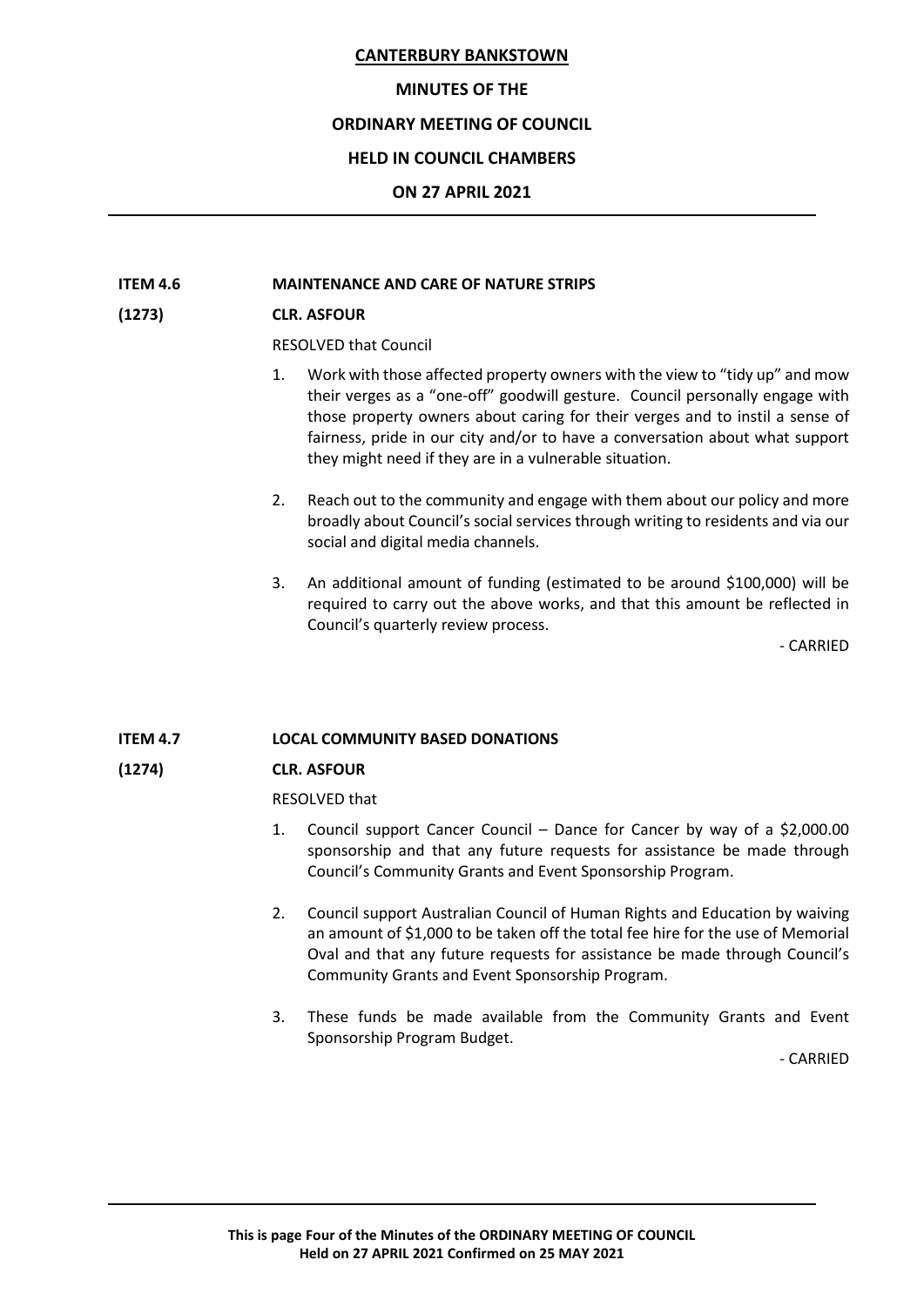## **MINUTES OF THE**

# **ORDINARY MEETING OF COUNCIL**

# **HELD IN COUNCIL CHAMBERS**

# **ON 27 APRIL 2021**

| <b>SECTION 5:</b> | <b>PLANNING MATTERS</b> |
|-------------------|-------------------------|
|                   |                         |

# **ITEM 5.1 DRAFT CAMPSIE TOWN CENTRE MASTER PLAN**

In respect of Item 5.1 – Draft Campsie City Centre Master Plan, Clr Raffan declared a significant, Non Pecuniary Conflict of Interest given her principal place of residence falls within the area that is the subject of the Campsie Master Plan and vacated the Chamber taking no part in debate.

CLR RAFFAN TEMPORARILY VACATED THE CHAMBER AT 6.55 PM.

# **(1275) CLR. TUNTEVSKI:/CLR. EISLER**

RESOLVED that the information and next steps as outlined in the report, be noted.

- CARRIED

CLRS KUSKOFF AND DOWNEY STOOD FOR A DIVISION.

- **For:-** Clrs Asfour, Downey, Eisler, El-Hayek, Harika, Ishac, Madirazza, Saleh, Tuntevski, Waud, Zakhia
- **Against:-** Clr Kuskoff

CLR RAFFAN RETURNED TO THE MEETING AT 6.59 PM.

# **ITEM 5.2 DRAFT BANKSTOWN CITY CENTRE MASTER PLAN**

In respect of Item 5.2 – Draft Bankstown City Centre Master Plan, Clr El-Hayek declared a significant Non Pecuniary Conflict of Interest given a reportable donation was made to his election campaign and the donor as well as his employer have property which is the subject of this report and vacated the Chamber taking no part in debate.

In respect of Item 5.2 – Draft Bankstown City Centre Master Plan, Clr Asfour declared a significant Non Pecuniary Conflict of Interest given his role on the Board of Bankstown RSL and a reportable donation was made to his election campaign where both the Bankstown RSL and the donor have property which is the subject of this report and vacated the Chamber taking no part in debate.

HIS WORSHIP THE MAYOR CLR ASFOUR AND CLR EL-HAYEK TEMPORARILY VACATED THE CHAMBER AT 6.59 PM.

THE DEPUTY MAYOR CLR HARIKA ASSUMED THE CHAIR.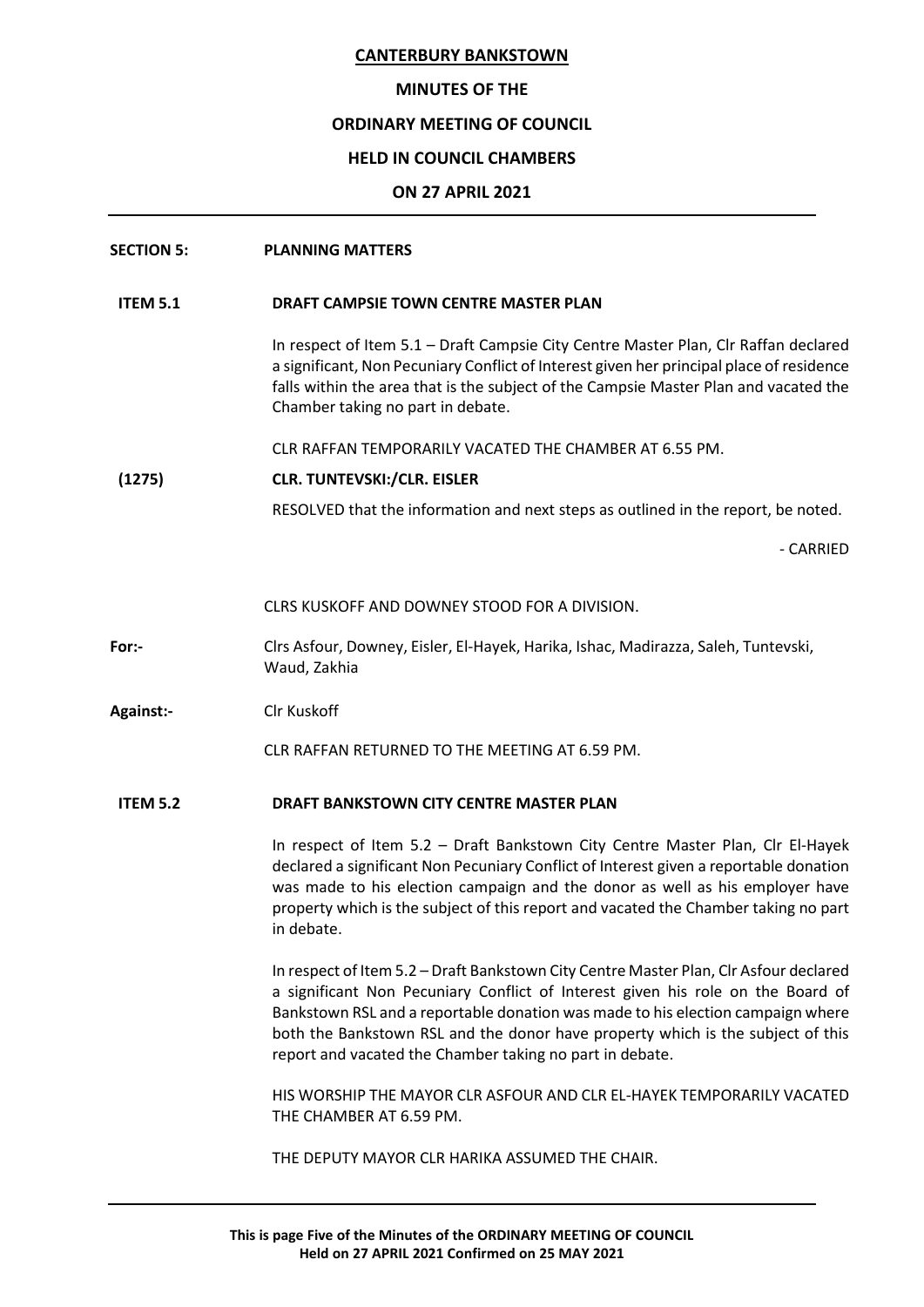#### **MINUTES OF THE**

# **ORDINARY MEETING OF COUNCIL**

#### **HELD IN COUNCIL CHAMBERS**

## **ON 27 APRIL 2021**

| (1276)            | <b>CLR. DOWNEY:/CLR. TUNTEVSKI</b>                                                            |
|-------------------|-----------------------------------------------------------------------------------------------|
|                   | RESOLVED that the information and next steps as outlined in the attached report,<br>be noted. |
|                   | - CARRIED                                                                                     |
|                   | CLRS KUSKOFF AND DOWNEY STOOD FOR A DIVISION.                                                 |
| For:-             | Clrs Downey, Eisler, Harika, Ishac, Madirazza, Raffan, Saleh, Tuntevski, Waud<br>and Zakhia   |
| <b>Against:-</b>  | <b>CIr Kuskoff</b>                                                                            |
|                   | HIS WORSHIP THE MAYOR CLR ASFOUR AND CLR EL-HAYEK RETURNED TO THE<br>CHAMBER AT7.20 PM.       |
|                   | HIS WORSHIP THE MAYOR CLR ASFOUR ASSUMED THE CHAIR.                                           |
| <b>SECTION 6:</b> | <b>POLICY MATTERS</b>                                                                         |
|                   |                                                                                               |
| <b>ITEM 6.1</b>   | UNSOLICITED PROPOSALS POLICY AND GUIDELINE                                                    |
| (1277)            | <b>CLR. DOWNEY:/CLR. TUNTEVSKI</b>                                                            |
|                   | RESOLVED that Council adopts the Unsolicited Proposals Policy and Guideline.                  |
|                   | - CARRIED                                                                                     |

# **SECTION 7: GOVERNANCE AND ADMINISTRATION MATTERS**

**ITEM 7.1 OPERATION DASHA**

CLR RAFFAN TEMPORARILY RETIRED THE MEETING AT 7.32 PM.

# **(1278) CLR. EISLER:/CLR. DOWNEY**

RESOLVED that

1. Council note the Independent Commission Against Corruption's (ICAC's) Report regarding the matter.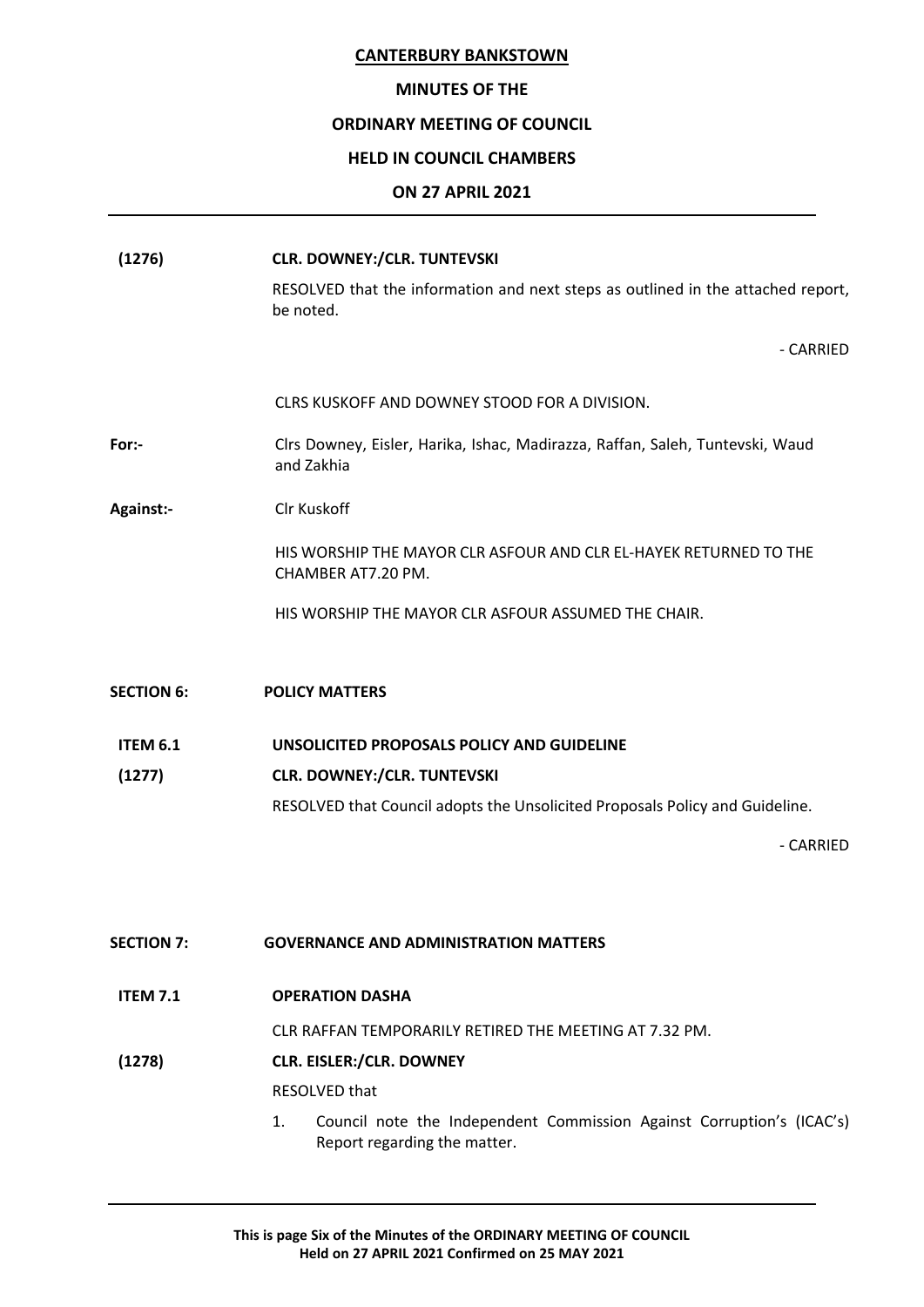# **MINUTES OF THE**

# **ORDINARY MEETING OF COUNCIL**

## **HELD IN COUNCIL CHAMBERS**

## **ON 27 APRIL 2021**

2. Council note the responses to ICAC recommendations, as outlined in the report.

- CARRIED

CLR RAFFAN RETURNED TO THE MEETING AT 7.33 PM.

# **ITEM 7.2 REVIEW OF THE 2020/21 OPERATIONAL PLAN AND BUDGET TO MARCH 2021**

#### **(1279) CLR. WAUD:/CLR. TUNTEVSKI**

RESOLVED that

- 1. The quarterly progress report of the 2020/21 Operational Plan at 31 March 2021 be adopted.
- 2. The March 2021 Quarterly Budget Review as outlined in this report be adopted.
- 3. Council allocate Ward Funds as outlined in the report.

- CARRIED

# **ITEM 7.3 2021/22 DRAFT OPERATIONAL PLAN, BUDGET AND SCHEDULE OF FEES AND CHARGES**

# **(1280) CLR. ZAKHIA:/CLR. WAUD**

RESOLVED that

- 1. In accordance with Section 405 of the *Local Government Act 1993*, the draft Operational Plan 2021/22, including the draft 2021/22 Budget and draft 2021/22 Schedule of Fees and Charges, be placed on public exhibition.
- 2. Council notes that the NSW Government has released a Draft Bill Local Government Amendment (Rates) Bill 2021 – which would amend the legislation to allow merged councils to gradually harmonise their former council rate structures over a period of four years – expected to be determined in May 2021.
- 3. Council notes its earlier decision regarding its *Approach to Rates Harmonisation* for both former Council rating structures, as outlined in the report.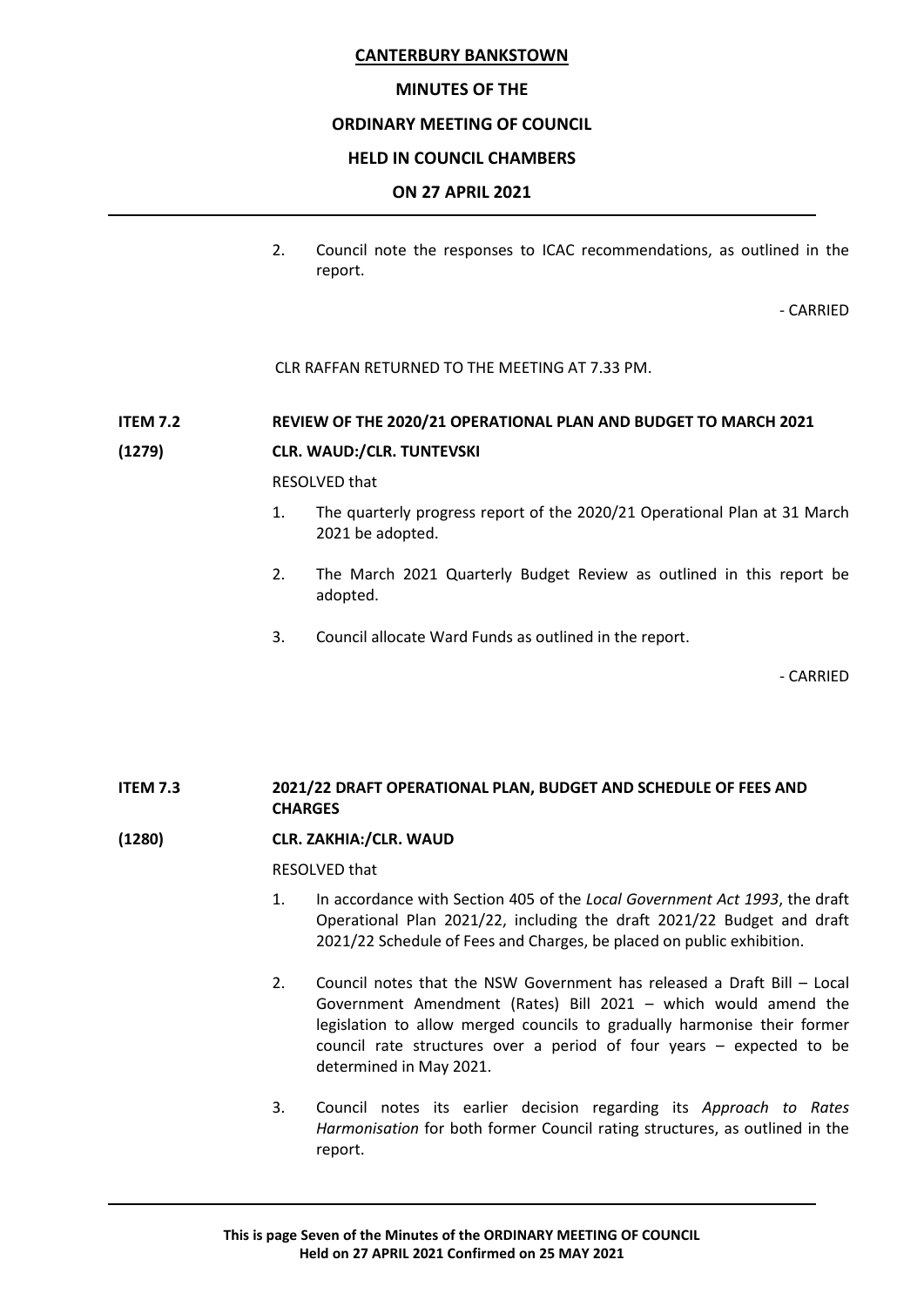# **MINUTES OF THE**

# **ORDINARY MEETING OF COUNCIL**

# **HELD IN COUNCIL CHAMBERS**

# **ON 27 APRIL 2021**

- 4. The proposed Rating and Annual Charges for 2021/22 as outlined in Annexures F and G (forming part of Attachment A to this report) be exhibited. The proposal is based on the following:
	- (i) Council's ordinary and special (CBD Infrastructure Improvement) rates for 2021/22 making provision for an ad valorem structure and an increase to Council's general income equivalent to the percentage of 2.0%, as specified by the Independent Pricing and Regulatory Tribunal (IPART).
	- (ii) A Minimum Ordinary Residential Rate of \$728.18 in respect of each separate parcel of rateable land in the City categorised as Residential land – subject to approval by the Office of Local Government.
	- (iii) A Minimum Ordinary Business Rate of \$794.27 for each parcel of rateable land in the City categorised as Business – subject to approval by the Office of Local Government.
	- (iv) Council note its earlier decision regarding *Establishing Business Sub-Categories*, as outlined in the report.
	- (v) Annual charges from Domestic Waste collection be set at \$580.00 for all Residential properties and Business properties in the former City of Canterbury.
	- (vi) The maximum mandatory pensioner rebate of \$250.00 per annum. In addition Council continue to provide a further voluntary rebate, which equates to \$40.00 per annum in accordance with Council's 'Rates and Charges Debt Recovery and Hardship Assistance Policy'.
	- (vii) Annual Charges for Stormwater Management Services as follows:

# • **Residential Properties**

- Annual Residential Charge of \$25.00 per property.
- Annual Residential Strata Charge of \$12.50 per property.

# • **Business Properties**

- Annual Charge of \$25.00 per property plus an additional \$25.00 for each 350 square metres or part of 350 square metres by which the area of the parcel of land exceeds 350 square metres.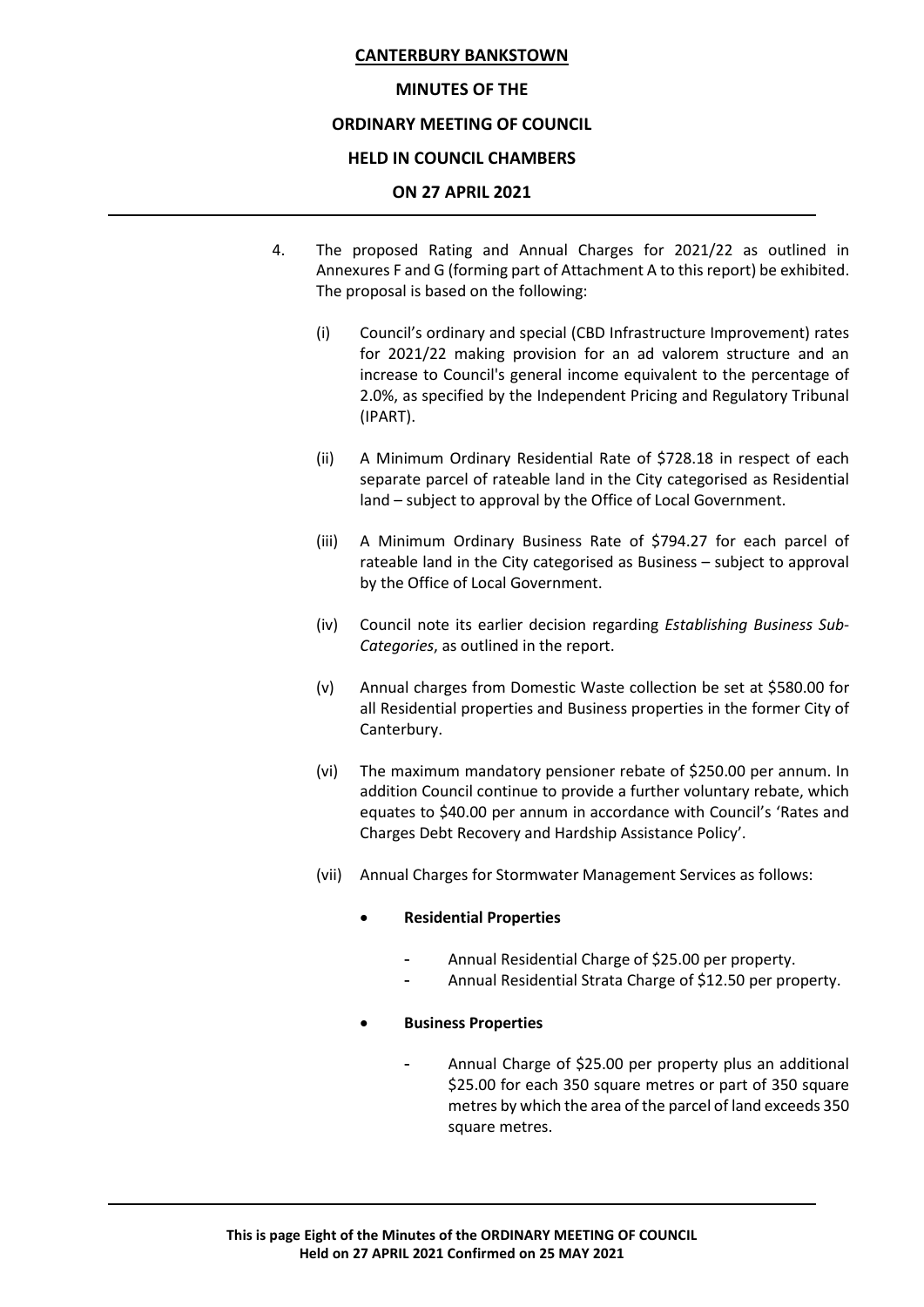#### **MINUTES OF THE**

# **ORDINARY MEETING OF COUNCIL**

#### **HELD IN COUNCIL CHAMBERS**

#### **ON 27 APRIL 2021**

#### • **Mixed Development**

- Adopt the dominant Rating category as applied to the parcel of land as determined by the Valuer General and apply to each relevant property.
- In the event that a mixed development is 50% residential and 50% business, Council will apply a residential charge.

# • **Exemptions**

In addition to the exemptions stipulated in the *Local Government Act 1993* and the *Local Government (General) Regulation 2005*, the following exemptions will also apply in managing the service:

- Council-owned land;
- Bowling and Golf Clubs where the dominant use is open space;
- Properties zoned:
- Open space 6(a);
- Private Recreation 6(b); and
- **Rural**
- (viii) A maximum rate of interest on overdue rates and charges as specified by the Minister for Local Government.

- CARRIED

# **ITEM 7.4 CASH AND INVESTMENT REPORT AS AT 31 MARCH 2021**

# **(1281) CLR. MADIRAZZA:/CLR. ISHAC**

RESOLVED that

- 1. The Cash and Investment Report as at 31 March 2021 be received and noted.
- 2. The Certification by the Responsible Accounting Officer incorporated in this report, be adopted.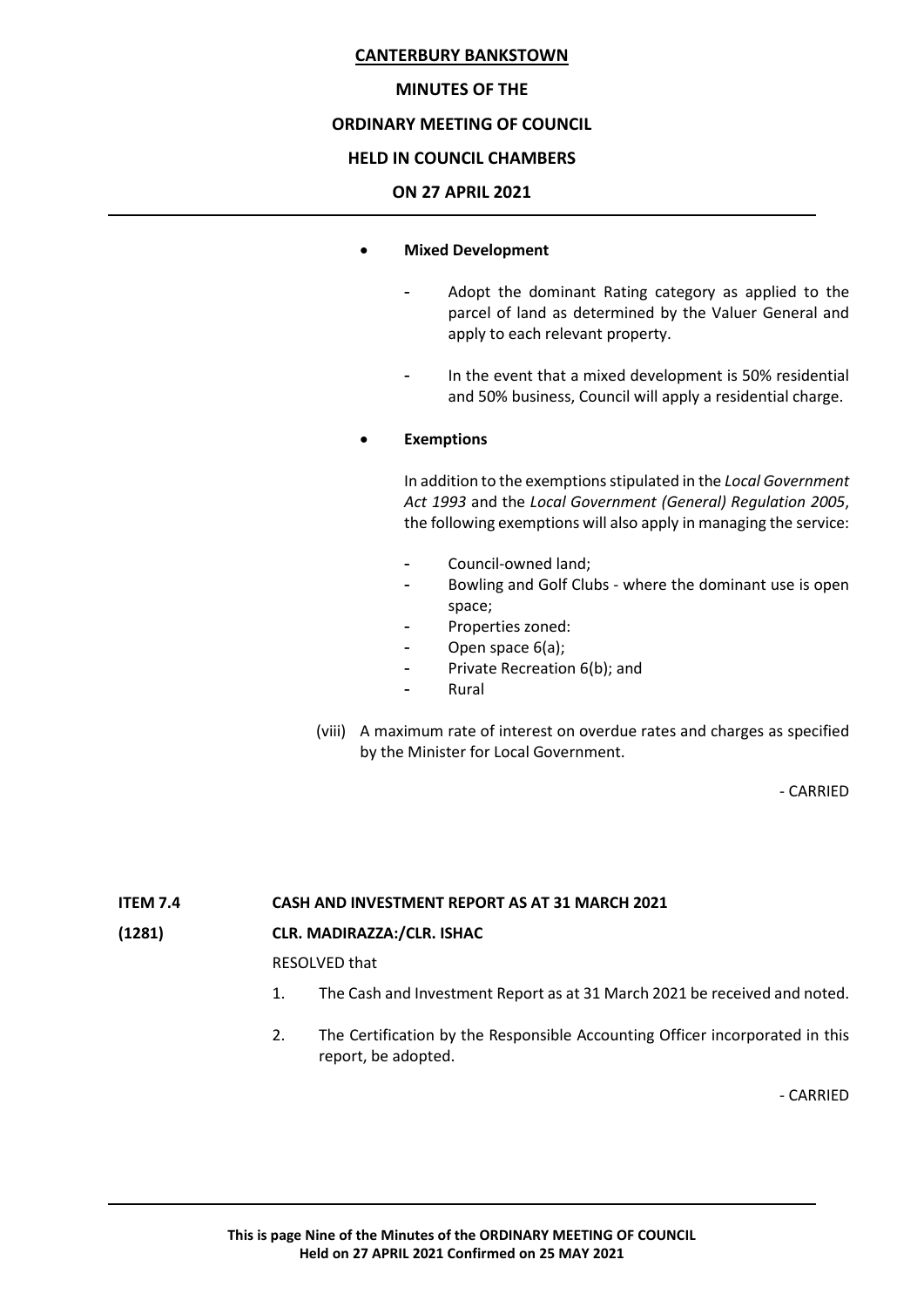#### **MINUTES OF THE**

## **ORDINARY MEETING OF COUNCIL**

## **HELD IN COUNCIL CHAMBERS**

## **ON 27 APRIL 2021**

#### **PUBLIC ADDRESS**

## **(1282) CLR. EISLER:/CLR. MADIRAZZA**

RESOLVED that permission be granted to the person who has made the necessary application to address Council for five mintues.

- CARRIED

#### **SECTION 8: SERVICE AND OPERATIONAL MATTERS**

# **ITEM 8.1 ADOPTION OF THE ACTIVE TRANSPORT ACTION PLAN**

CLR RAFFAN TEMPORARILY RETIRED FROM THE MEETING AT 7.34 PM AND RETURNED AT 7.35 PM.

MR MARTIN GRAY (RESIDENT) ADDRESSED COUNCIL.

#### **(1283) CLR. WAUD:/CLR. ISHAC**

RESOLVED that Council adopt the Active Transport Action Plan (Attachment A) and consider the actions as part of future operational plans.

- CARRIED

#### **ITEM 8.2 CLOSING THE LOOP ON WASTE**

#### **(1284) CLR. EISLER:/CLR. EL-HAYEK**

RESOLVED that

- 1. Council note the outcomes as highlighted in the report and attachment.
- 2. Council investigate and further invest in the outcomes demonstrated as a result of the program, including:
	- Artificial Intelligence and Machine Learning
	- Proactive Customer notifications
	- Vehicle routing
	- RFID
	- Data analytics and software (including the bespoke Loop platform)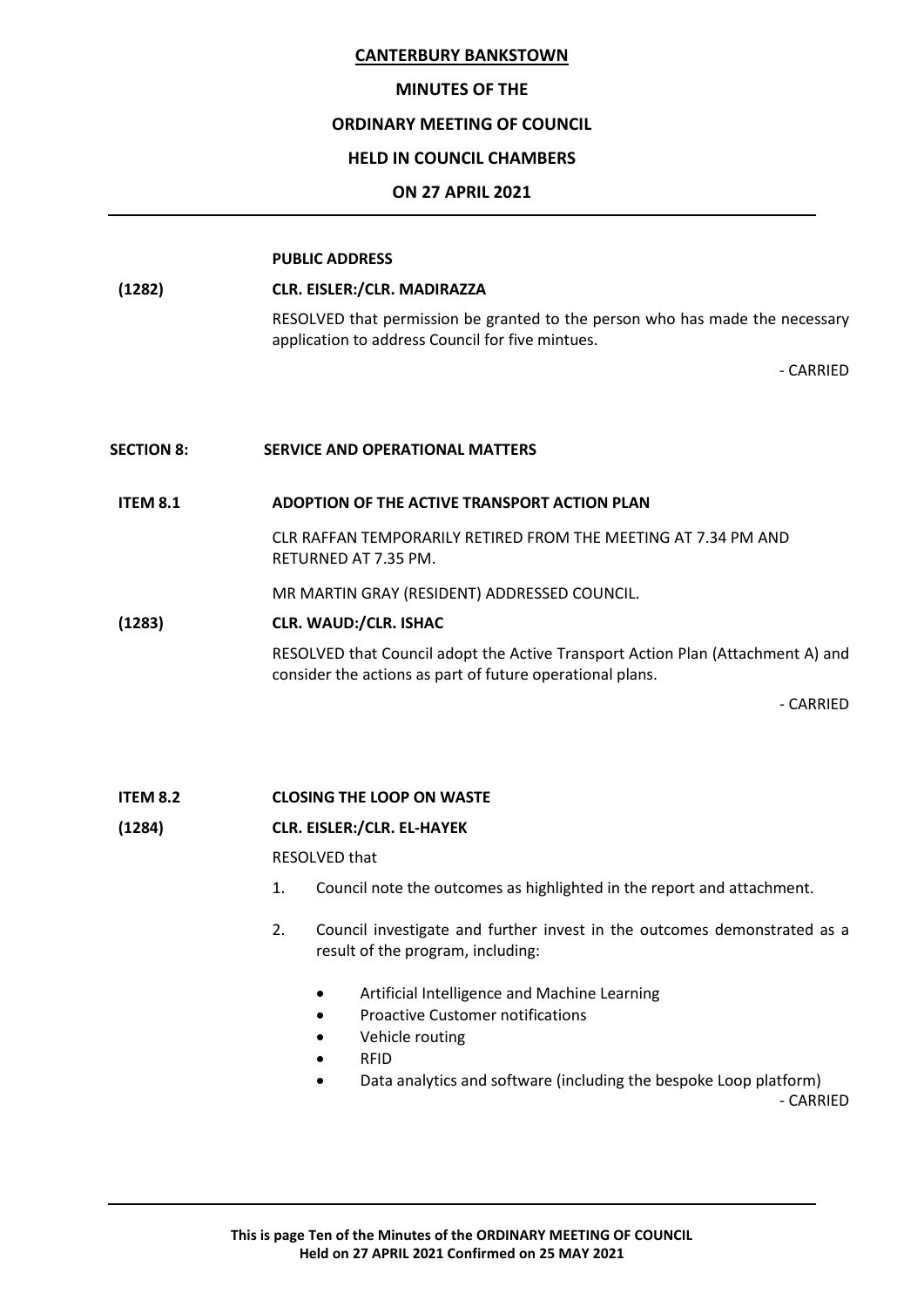#### **MINUTES OF THE**

# **ORDINARY MEETING OF COUNCIL**

#### **HELD IN COUNCIL CHAMBERS**

#### **ON 27 APRIL 2021**

## **SECTION 9: COMMITTEE REPORTS**

**ITEM 9.1 MINUTES OF THE AUDIT RISK AND IMPROVEMENT COMMITTEE MEETING HELD 17 MARCH 2021**

#### **(1285) CLR. HARIKA:/CLR. TUNTEVSKI**

RESOLVED that

- 1. The recommendations contained within the minutes of the Audit Risk and Improvement Committee meeting held on 17 March 2021, be adopted;
- 2. The revised Charters for the ARIC and Internal Audit be endorsed by Council;
- 3. The revised Charters for the ARIC and Internal Audit be adopted by Council; and
- 4. The contents of the Annual Report to Council are noted.

- CARRIED

# **ITEM 9.2 MINUTES OF THE TRAFFIC COMMITTEE MEETING HELD ON 13 APRIL 2021 (1286) CLR. HARIKA:/CLR. DOWNEY** RESOLVED that the recommendations contained in the minutes of the Canterbury

Bankstown Council Traffic Committee meeting held on 13 April 2021, be adopted.

- CARRIED

# **SECTION 10: NOTICE OF MOTIONS & QUESTIONS WITH NOTICE**

# **(1287) CLR. ZAKHIA:/CLR. HARIKA**

RESOLVED that in accordance with Council's Code of Meeting Practice, Council adopts all the recommendations of the Notice of Motions and Questions with Notice with the exception of Item 10.4.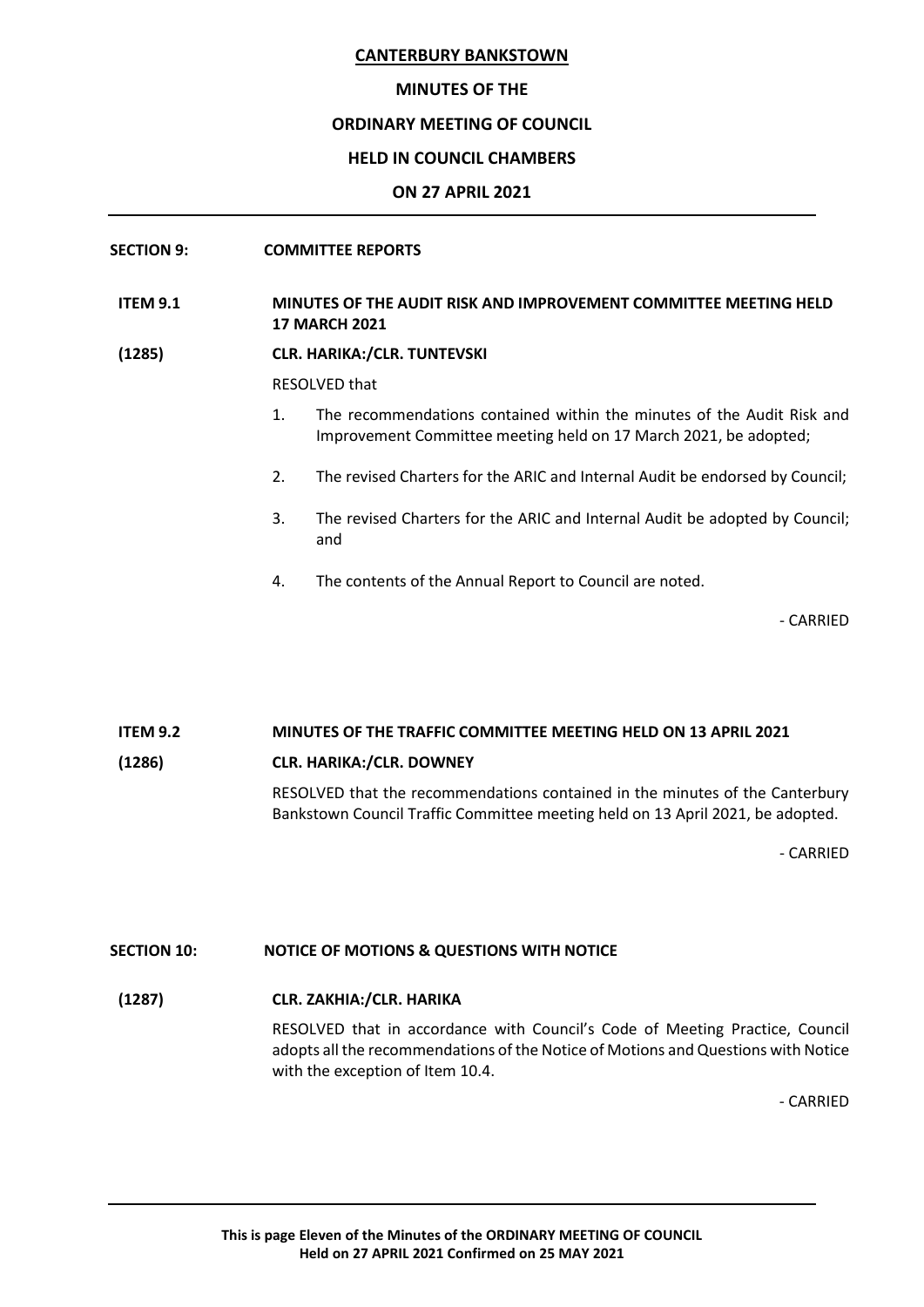## **MINUTES OF THE**

#### **ORDINARY MEETING OF COUNCIL**

### **HELD IN COUNCIL CHAMBERS**

#### **ON 27 APRIL 2021**

# **ITEM 10.1 NOTICE OF MOTIONS**

#### **(1288) CLR. ZAKHIA:/CLR. HARIKA**

RESOLVED that the information be noted.

- CARRIED

# **ITEM 10.2 WALK TO SCHOOL DAY**

# **(1289) CLR. ZAKHIA:/CLR. HARIKA**

RESOLVED that Council, through Council's established communication and social media channels, informs the community to get involved and support Walk to School Day throughout our City.

- CARRIED

# **ITEM 10.3 PUNCHBOWL ROAD (1290) CLR. ZAKHIA:/CLR. HARIKA** RESOLVED that Council writes to Transport for NSW, requesting that Punchbowl Road at Punchbowl be prioritised for investigation and improvements to address the significant congestion at this location.

- CARRIED

# **ITEM 10.4 STREET TREE MAINTENANCE**

# **(1291) CLR. RAFFAN:/CLR. EL-HAYEK**

RESOLVED that Council:

- 1. Reviews neighbour notification protocols for street tree maintenance;
- 2. Introduces a public tree register, to be available on Council's website; and
- 3. Develops a strategy for the management of street trees and other trees in the public domain.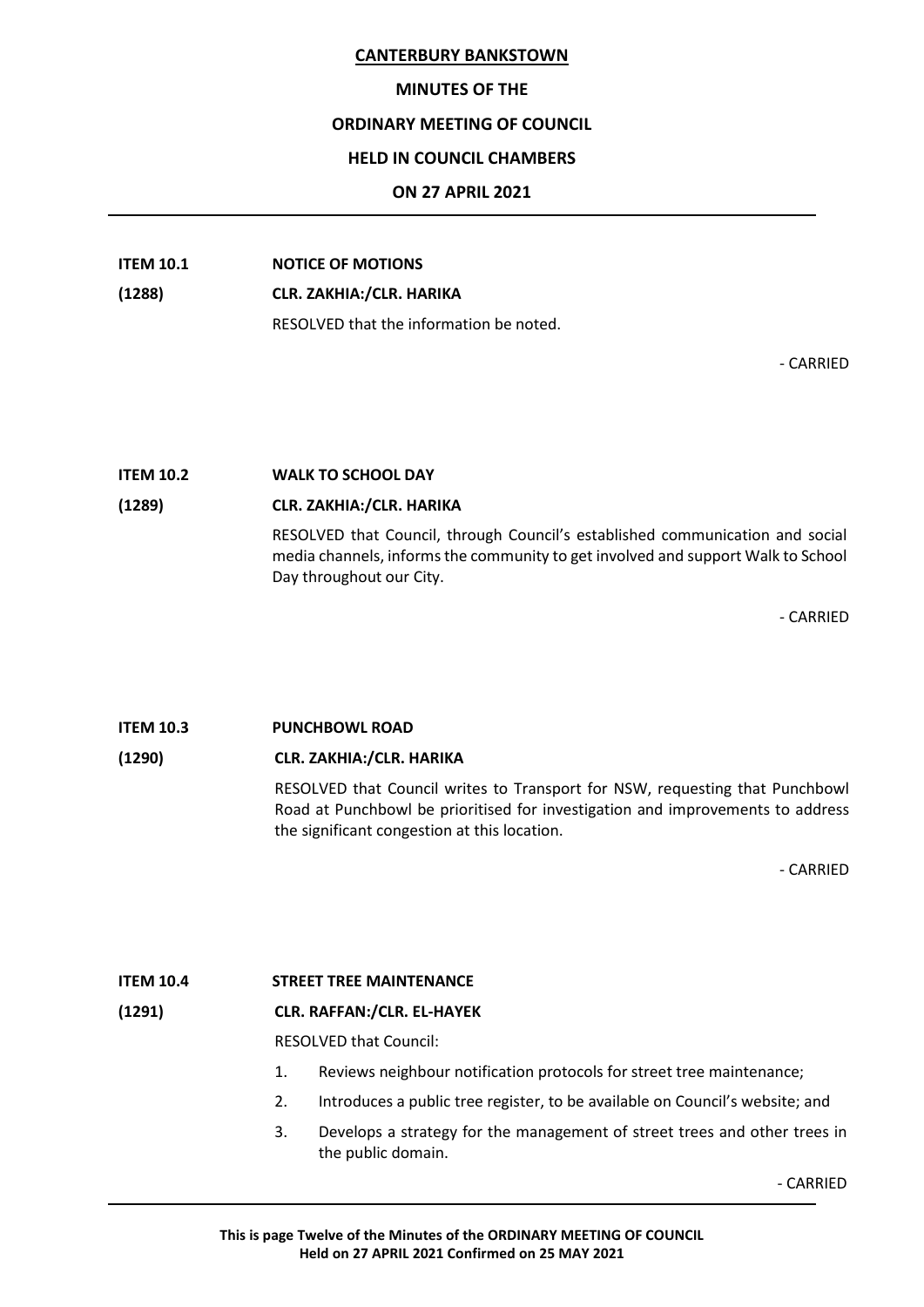#### **MINUTES OF THE**

# **ORDINARY MEETING OF COUNCIL**

# **HELD IN COUNCIL CHAMBERS**

## **ON 27 APRIL 2021**

# **ITEM 10.5 MASS COVID-19 VACCINATION CLINICS**

# **(1292) CLR. ZAKHIA:/CLR. HARIKA**

RESOLVED that Council write to the Federal and State Government requesting the establishment of mass Covid-19 vaccination clinic's within the City of Canterbury Bankstown, so as to fast track the roll out of the Covid-19 vaccination program and safeguard our residents from Covid-19.

- CARRIED

#### **SECTION 11: CONFIDENTIAL SESSION**

PRIOR TO CONSIDERING THE REPORTS IN CONFIDENTIAL SESSION COUNCILLORS RAFFAN AND ZAKHIA WHO WERE ATTENDING THE MEETING BY AUDIO VISUAL LINK DECLARED THERE WERE NO PERSONS WITHIN SIGHT OR HEARING OF THEM.

# **(1293) CLR. ISHAC:/CLR. DOWNEY**

RESOLVED that, in accordance with Section 10A(2) of the Local Government Act, 1993, the Public and the Press be excluded from the meeting to enable Council to determine Items 11.1 and 11.2 in confidential session for the reasons indicated:

Item 11.1 Dunc Gray Velodrome - Interim Operating Agreement

*This report is considered to be confidential in accordance with Section 10A(2)(d)(i) of the Local Government Act, 1993, as it relates to commercial information of a confidential nature that would, if disclosed, prejudice the commercial position of the person who supplied it.*

Item 11.2 T38-21 Provision of Insurance and Insurance Brokerage Services

*This report is considered to be confidential in accordance with Section 10A(2)(d)(i) of the Local Government Act, 1993, as it relates to commercial information of a confidential nature that would, if disclosed, prejudice the commercial position of the person who supplied it.*

- CARRIED

**COUNCIL RESOLVED INTO CONFIDENTIAL SESSION AT 7.50 PM AND REVERTED BACK INTO OPEN COUNCIL AT 7.55 PM.**